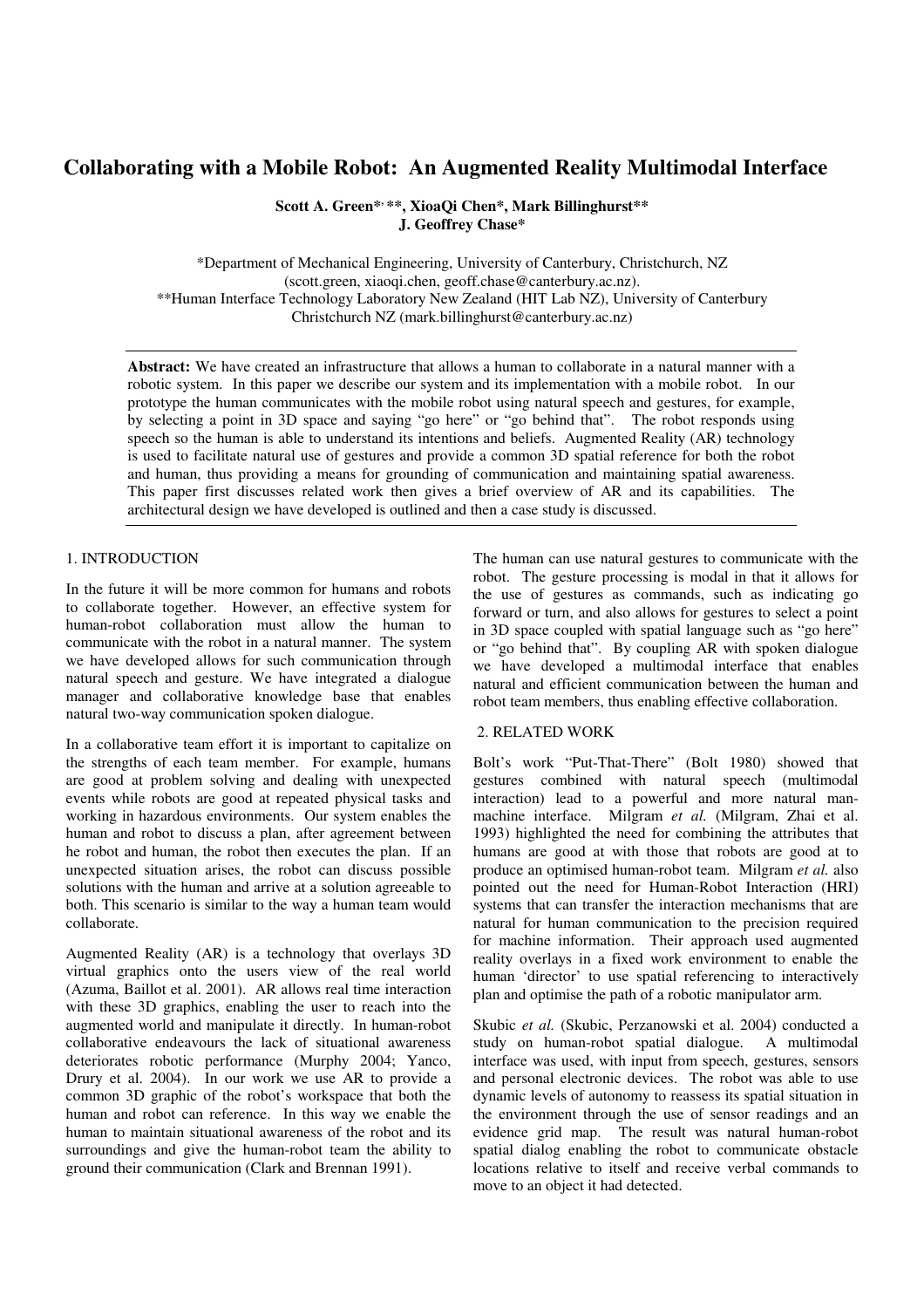Collaborative control was developed by Fong *et al.* (Fong, Thorpe et al. 2003) for mobile autonomous robots. The robots work autonomously until they run into a problem they are unable to solve. At this point, the robots ask the remote operator for assistance, allowing human-robot interaction and autonomy to vary as needed. Robot performance increases with the addition of human skills, perception and cognition, and benefits from human advice and expertise. The human and robots engage in dialogue (through messaging, not spoken dialogue), exchange information, ask questions and resolve differences.

In more recent work, Fong *et al.* (Fong, Kunz et al. 2006) note that for humans and robots to work together as peers, the system must provide mechanisms for these peers to communicate effectively. The Human-Robot Interaction Operating System (HRI/OS) introduced enables a team of humans and robots to work together on tasks that are well defined and narrow in scope. The agents are able to use dialogue to communicate and the autonomous agents are able to use spatial reasoning to interpret 'left of' type dialogue elements. The ambiguities arising from such dialogue are resolved through modelling the situation in a simulation.

Giesler *et al.* (Giesler, Salb et al. 2004) implemented an AR system that creates a path for a mobile robot to follow using voice commands and a 'magic wand' made from AR fiducial markers. Pointing the wand at the floor, which is calibrated using multiple fiducial markers, voice commands can be used to create nodes along a motion path. These nodes can be interactively moved or deleted. As goal nodes are reached, the node depicted in AR changes colour to keep the user informed of the robots progress. The robot will retrace steps if an obstruction is encountered and create a new plan to arrive at the goal destination.

Maida *et al.* (Maida, Bowen et al. 2006) showed through user studies that the use of AR resulted in significant improvements in robotic control performance. Similarly, Drury *et al.* (Drury, Richer et al. 2006) found that for operation of Unmanned Aerial Vehicles (UAVs) augmenting real-time video with pre-loaded terrain data resulted in significantly improved understanding of 3D spatial relationships compared to 2D video alone. The AR interface provided better situational awareness of the activities of the UAV. AR has also been used to display robot sensor information on the view of the real world (Collett and MacDonald 2006).

Our research is novel in that it uses AR to provide the remote user with a sense of presence in the robots workspace. AR enables the user to select a point in 3D space and refer to it using deictic references such as "here" and "there" and enables the use of prepositions such as "behind" combined with a gestural input to identify an object referred to as "this". A heads up display in the AR view shows the human the internal state of the robot. The intended motion of the robot is displayed in the AR scene prior to execution of the task. In this manner the robot and human discuss task execution and resolve differences and misunderstandings

before the task is undertaken. Our interface also allows for the exchange of spoken dialog that can be initiated by any member of the team and combines this spatial language with gestures for natural communication.

## 3. AUGMENTED REALITY

Augmented Reality is a technology that overlays computer graphics onto the view of the real world of the user in real time. AR differs from virtual reality (VR) in that in a virtual environment the entire physical world is replaced by computer graphics. AR enhances rather than replaces reality. Azuma *et al.* (Azuma, Baillot et al. 2001) identify the following three characteristics of an AR interface:

- An AR interface combines real and virtual objects
- The virtual objects appear registered on the real world
- The virtual objects can be interacted with in real time

In a typical AR interface a user wears a head mounted display (HMD) with a camera mounted on it. This camera provides a view of the real world from the user's point of view. The camera is placed near the eyes of the user, as shown in Fig. 1. The output from the camera is fed into a computer and then into the HMD so the user sees the real world through the video provided by the camera.



Fig. 1. AR interface with head mounted display, camera in its center, a fiducial marker and registered virtual image on the marker.

A collection of marked cards is placed in the real world with square fiducial patterns on them and a unique symbol in the middle of the pattern. Computer vision techniques provided by the ARToolKit library (ARToolKit 2007) are used to identify the unique symbol, calculate the camera position and orientation, and display 3D virtual images aligned with the position of the markers, see Fig. 2. In this manner the virtual images are seamlessly blended with the real world. The use of AR enables a user to experience a tangible user interface. Physical objects in the real world are manipulated to affect change in the 3D virtual scene (Billinghurst, Grasset et al. 2005).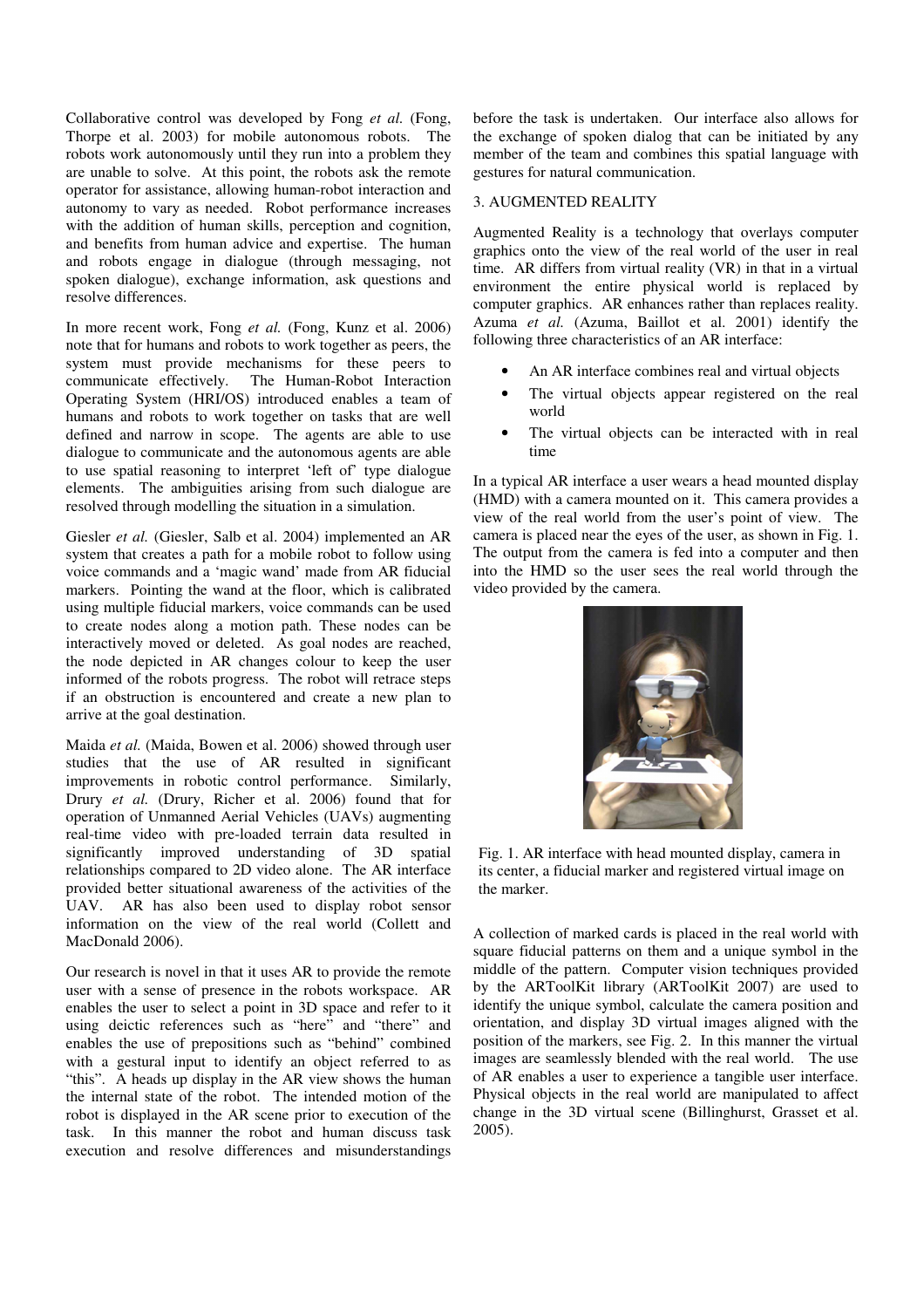

Fig. 2. ARToolKit tracks a fiducial marker and aligns an object in AR that appears registered in the real world.

AR is an ideal platform for human-robot collaboration as it provides the following (Green, Billinghurst et al. 2007):

- The ability to enhance reality
- Seamless interaction between real and virtual environments
- The ability to share remote views
- The ability to visualize the robot relative to the task space
- Display of visual cues of robot's intentions and internal state
- Spatial cues for local and remote collaboration
- Support for tangible interface
- Support for use of deictic gestures and spatial language

AR provides a 3D view of the robot's work environment with the robot in it, which enables the user to maintain awareness of the robot relative to its workspace. The human uses the 3D visuals to reference locations in the robot's world. The system then easily relays this location information in the reference frame of the robot or human, whichever is appropriate. This ability to disambiguate reference frames enables the system to effectively ground communication.

#### 4. ARCHITECTURE

A multimodal approach has been taken that combines speech and gesture through the use of AR that allows humans to naturally communicate with our mobile robot. Through this architecture the robot receives the discrete information to operate while allowing the human to communicate in a natural and effective manner by referencing objects, positions and intentions through natural speech and gesture. The human and robot maintain situational awareness by referencing the shared 3D visuals of the workspace in the AR environment.

The architectural design is shown in Fig. 3. The speechprocessing module recognizes human speech and parses this speech into dialogue components. When a defined dialogue goal is achieved the required information is sent to the Multimodal Communication Processor (MCP). The speech-

Human Robot Collaboration System Architecture



Fig. 3. The Human-Robot Collaboration system architecture.

processing module is also responsible for taking information from the MCP and robot and synthesizing this information into speech to enable effective dialogue with the human. The speech processing module is built on the Microsoft Speech Sapi 5 (MicrosoftSpeech 2007) .

Gesture processing enables the human to use deictic referencing and natural gestures to communicate effectively. The gesture-processing module recognizes gestures and passes this information to the MCP. The MCP combines the speech from the speech-processing module, the gesture information and uses the Human-Robot Collaboration Augmented Reality Environment (HRC-ARE) to effectively resolve ambiguous deictic references such as "here", "there", "this" and "that". The HRC-ARE also allows for the use of spatial references such as "behind this" and "on the right side of that". The human uses a real world paddle with fiducial markers attached to it to interact with the 3D virtual content.

The gesture processing is modal. A verbal command tells the system to process gestures with the paddle being a pointer or indicates to the system that natural gestures will be used. We have defined natural gestures from those used by participants in a WOZ study we ran to determine what kind of natural speech and gestures would be used to collaborate with a mobile robot (Green, Richardson et al. 2008). The user decides which type of gesture interaction to use. Natural gestures have been defined to communicate to the robot to move forward, turn at a relative angle, back up and stop. At any time the user can give a verbal command resulting in a true multimodal experience.

The paddle has a fiducial marker on the end opposite the handle. The paddle is flat and therefore has a fiducial marker on both sides, so that no matter which way the user holds the paddle the fiducial marker can be seen by the vision system. In the pointer mode a virtual pointer is attached to the paddle. When the paddle is used for natural gestures the virtual pointer does not appear. Instead different visual indicators appear to let the user know what command they are giving. If the user points the wand straight out in front of them it is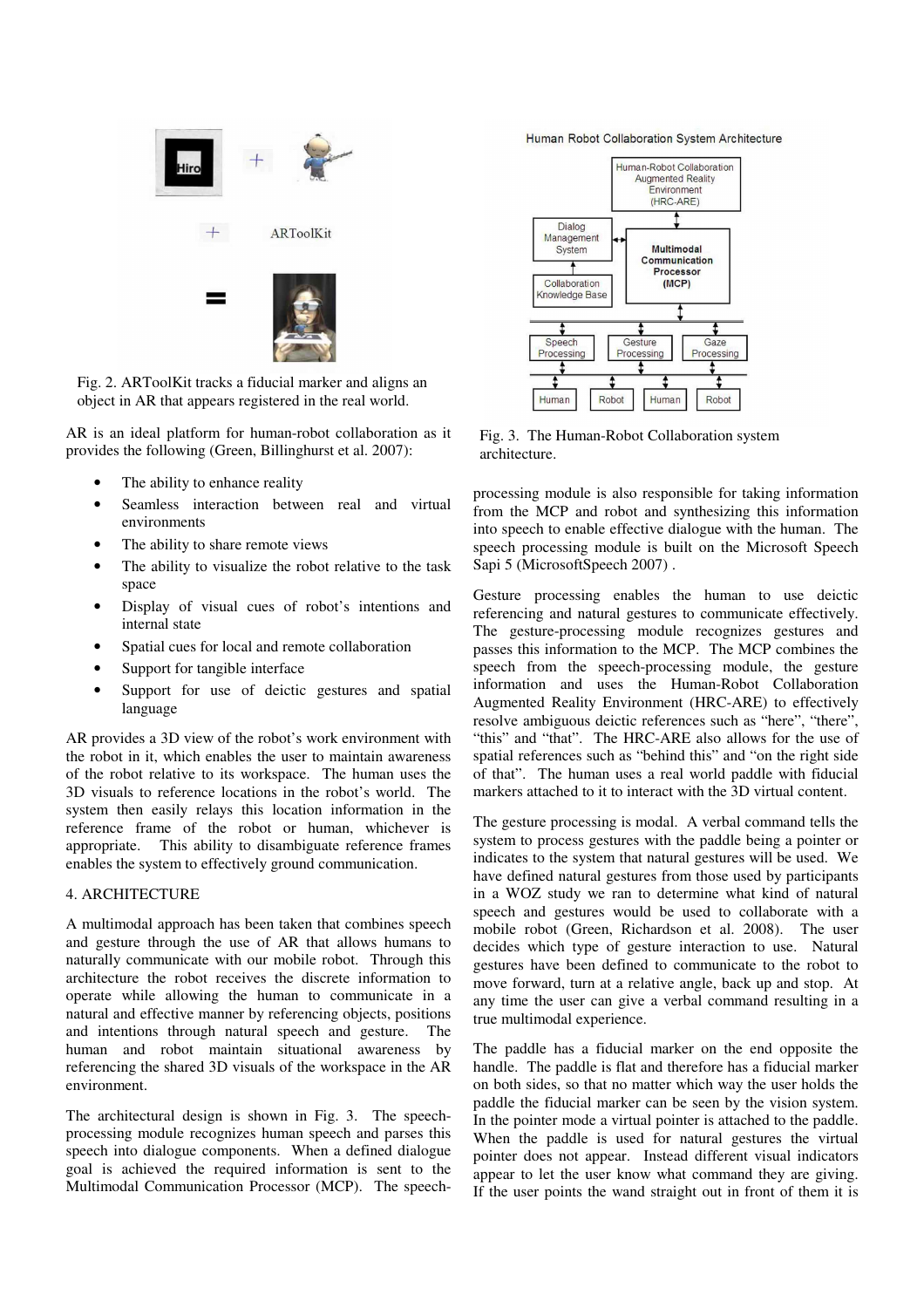interpreted as a go forward gesture and an icon appears alerting the user of this.

When the paddle is moved to either side of straight in front of the user the system calculates the angle from straight ahead and converts this information into a turn. To turn the robot in place the user starts from the straight up position and rotates their arm about their elbow to the right or left. The severity of the turn the robot makes is proportional to the amount the user rotates their arm. To go in the reverse direction the user places the paddle in a straight up position. Any position of the paddle not specifically defined is interpreted as a stop command and is relayed to the user by displaying a stop sign. See Fig 4. for various paddle-gesture commands.



Fig. 4. Paddle with fiducial marker (top left) and

The gaze-processing module defines the gaze direction of the user through the use of the ARToolKit and tracking of the fiducial markers. The gaze direction of the user in the AR environment is used to define spatial terms such as "behind" and "to the right of". By knowing where the user is in reference to the objects in the virtual scene spatial references can be defined in the reference frame of the user, as described in (Irawati, Green et al. 2006). This information is easily translated into the reference frame of the robot since the HRC-ARE knows the location of the robot and all the virtual objects. The desired location is then sent to the robot where it uses its autonomous capabilities to move to the position in the real world.

The Dialogue Management System (DMS) is aware of the communication between the human and robot. The MCP takes the information from the speech, gesture and gaze processing modules together with the information generated from the HRC-ARE and supplies it to the DMS. The DMS is responsible for combining this information and comparing it to the information stored in the Collaboration Knowledge Base (CKB). The CKB contains information pertaining to what is needed to complete the desired tasks that the humanrobot team wishes to complete. The DMS then responds through the MCP to either the human team member or the robot facilitating dialogue and tracking when a command or request is complete.

The MCP is responsible for receiving information from the other modules in the system and sending information to the appropriate modules. The MCP is thus responsible for combining multimodal input, registering this input into something the system can understand and then sending the required information to other system modules for action. The effect of this system design is that the human is able to use natural speech and gestures to collaborate with the robot.

### 5. CASE STUDY

As a case study we used a Lego Mindstorms NXT (Lego 2007) mobile robot in the Tribot configuration to collaborate with (see Fig. 5). To incorporate the mobile robot into our system we used NXT++ (NXT++ 2007), an interface to the Mindstorms robot written in C++. We chose to use a Lego Mindstorms robot because it is a simple platform to prove out the functionality of our human-robot collaborative system.



augmented graphics to indicate mode paddle is in. Fig. 5. Lego Mindstorms NXT robot in the Tribot configuration.

The case study task was to have a human collaborate with the robot to navigate a maze, as shown in Fig. 6. A desired path was defined and various obstacles were placed in this path that the robot would have to maneuver around. The robot was unaware of the path plan and had to collaborate with the human to get through the defined path.

Our robot had only one ultrasonic sensor on the front to sense objects and measure the distance to them. It also had a touch sensor on the front that would stop the robot if triggered to avoid colliding with something. The limited sensing ability of the robot allowed us to take advantage of dialogue to ensure the robot took a safe path. An example would be when the robot had to back up. With no rear sensors the robot was unable to determine if a collision was imminent. In this case the robot asked the human if it was ok to move in reverse without hitting anything. Once the robot received confirmation the path was clear, it began movement. Since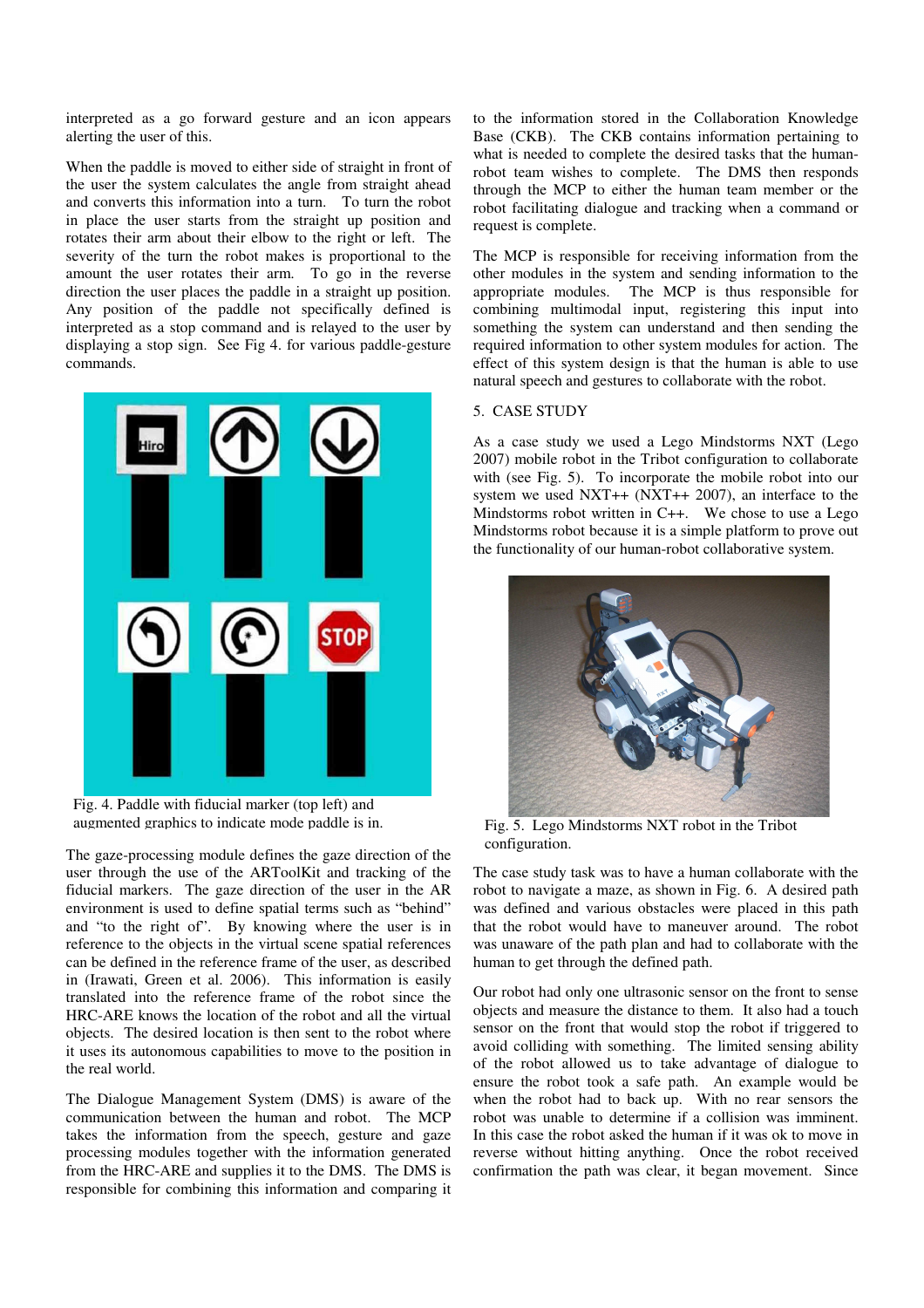

Fig. 6. Maze for case study, black lines indicate defined path, blue lines indicate users choice.

the robot had to ask for guidance, the user was aware that the robot might need assistance in completing the maneuver.

The robot's environment was modelled in 3D and used as the virtual scene in AR. This set-up gave the human a feeling of presence in the robot's world. The system allows the human to naturally communicate with the robot in the modality most comfortable to the user. Given the restrictions of our Mindstorms robot sensors the human had to do more monitoring than would be necessary with a more autonomous robot.

A heads up display was used to keep the human informed of the internal state of the robot. The human could easily see the directions the robot was moving, the battery level, motor speeds, paddle mode and server status. Fig. 7 is an example of the human view through the HMD. The robots internal state is easily identifiable as is the robots intended path and progress.



Fig 7. Robot state as seen by the human through the HMD.

The human sets the modality of the pointer with a verbal command. The pointer can be used to portray defined gestures for move forward, turn at an angle, stop and move backwards. Changing the modality of the pointer the user can select a point in 3D space and tell the robot to "go there". The user can also select an object and tell the robot to "go to the right of that" or "go behind this".

Because of the limited autonomy of the robot it used spoken dialogue when it was unsure if it could proceed without a collision. When a request was made for the robot to go behind something, the robot asked the human to which side it should go. The user was able to say "go to the right" which is interpreted as the right in the robot's reference frame. The user can also say "go to my right" and the system will use the knowledge of the position of the human, object and robot, distinguish what "go to my right" means to the robot and send the appropriate command to the robot. This disambiguation was made possible through the use of AR.

#### 6. FULL-SCALE VALIDATION STUDIES

We are in the process of designing and running full-scale validation studies to determine the robustness and effectiveness of our human-robot collaboration system. The studies will highlight telepresence in the sense that the human collaborator will be located remotely from the robots with which the human will be interacting. The participants will use three modalities to interact with the system:

- Speech only interface
- Gesture only interface
- Multimodal: speech and gesture interface

Alternatively, or in combination with the different modalities, the users will have three ways to interact with the system:

- Head Mounted Display (HMD) AR system
- Non-HMD AR system, using screen display instead
- 2D mouse interaction

The studies will measure the following:

- Completion times
- **Crashes**
- Distance travelled
- Situational awareness
- Subjective measures of intuitiveness of interaction

# 7. CONCLUSIONS

In this paper we introduced our prototype system for humanrobot collaboration. This system uses Augmented Reality to provide a means for a human to effectively communicate with a robot. AR provides a common 3D graphic of the robot's workspace that the human can interact with. This graphic is used as a reference for both the human and robot thus enabling robust grounding of communication. Our system allows the human to maintain situational awareness of the robot through the use of AR. The robot displays its internal state and intentions in the AR imagery.

We combined spatial language with natural gestures to achieve a multimodal interface. This interface enables the human to communicate in a natural manner using deictic gestures. AR disambiguates these deictic gestures and sends the robot information in a form that the robot needs to operate. The system is aware of the position of the team